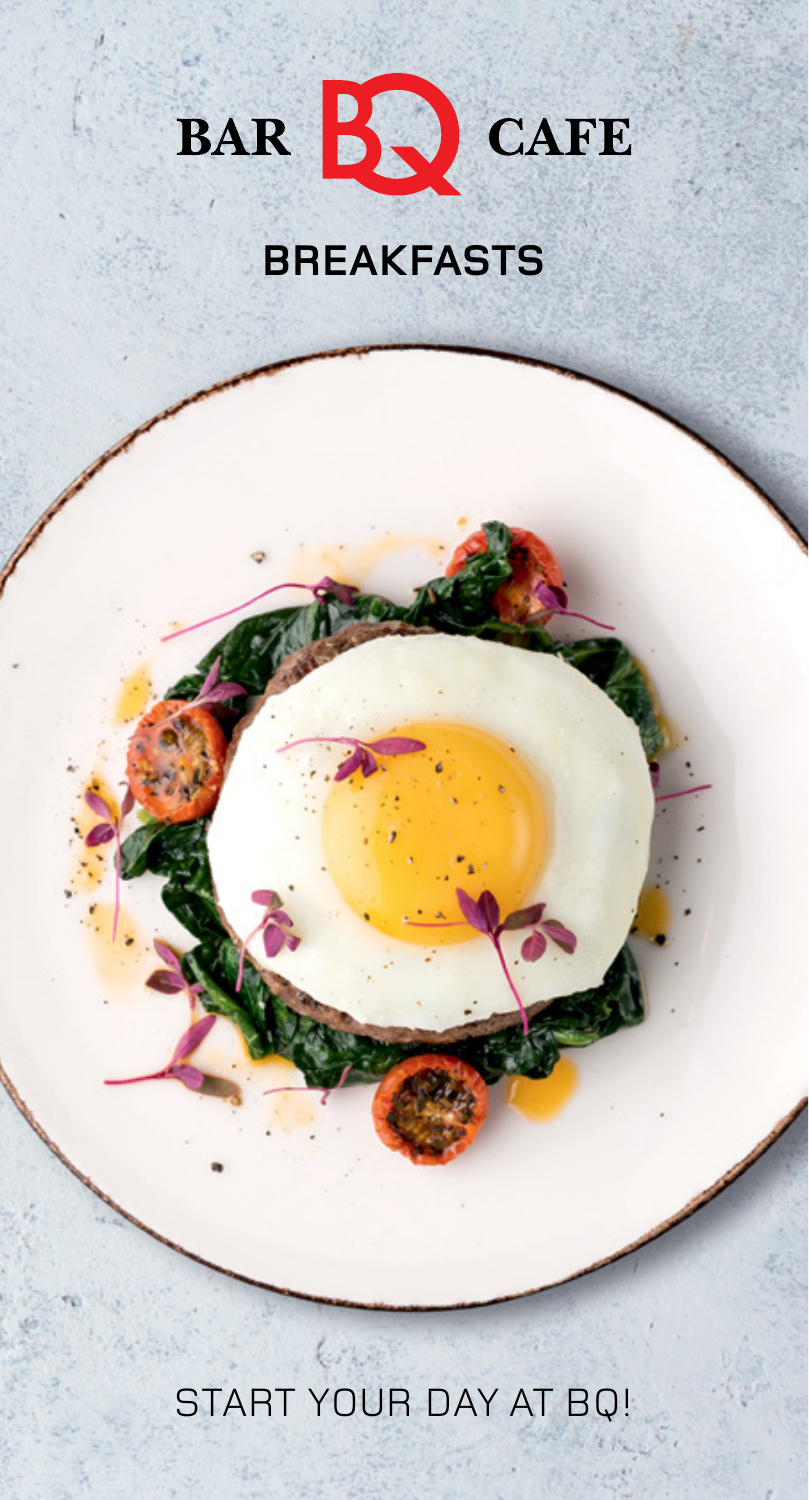## **BREAKFASTS**

| AMERICAN BREAKFAST<br>sausages / bacon                                                                                           | 360 |
|----------------------------------------------------------------------------------------------------------------------------------|-----|
| FRIED EGG WITH KENYAN BEANS<br>AND BRUSCHETTA WITH AVOCADO                                                                       | 320 |
| THREE SCRAMBLED EGGS WITH TAMBOV HAM<br>spinach · tomatoes · cheddar cheese                                                      | 350 |
| BEEFSTEAK WITH SPINACH AND EGG                                                                                                   | 480 |
| EGG BENEDICT WITH SMOKED SALMON<br>spinach · hollandaise sauce · black toast                                                     | 430 |
| EGG BENEDICT WITH TAMBOV HAM<br>spinach · hollandaise sauce · black toast                                                        | 380 |
| MILLET PORRIDGE WITH FRESH BERRIES<br>strawberry · blueberry · lavender honey                                                    | 250 |
| <b>OATMEAL WITH FRESH BERRIES</b><br>strawberry · blueberry · lavender honey                                                     | 250 |
| <b>HOMEMADE SYRNIKI</b><br>blueberry jam / sour cream                                                                            | 290 |
| GREEN SALAD WITH AVOCADO, FLAX SEEDS<br>AND SUN-DRIED CRANBERRIES<br>tomatoes · sorrel · feta cheese · spinach · citrus dressing | 360 |
| PARFAIT WITH GRANOLA, ALMONDS<br>AND BLUEBERRY JAM<br>greek yogurt                                                               | 210 |
| COTTAGE CHEESE WITH GRANOLA, STRAWBERRIES<br>AND BITTER CHOCOLATE<br>lavender honey / blueberry jam                              | 260 |
| <b>BELGIAN WAFFLES</b><br>salted caramel · strawberry · blueberry ·<br>ice cream scoop on your choice                            | 330 |
| <b>CURD DONUTS</b><br>vanilla sauce · sugar and mint powder                                                                      | 240 |

**Tea or coffee for free when order any dish**